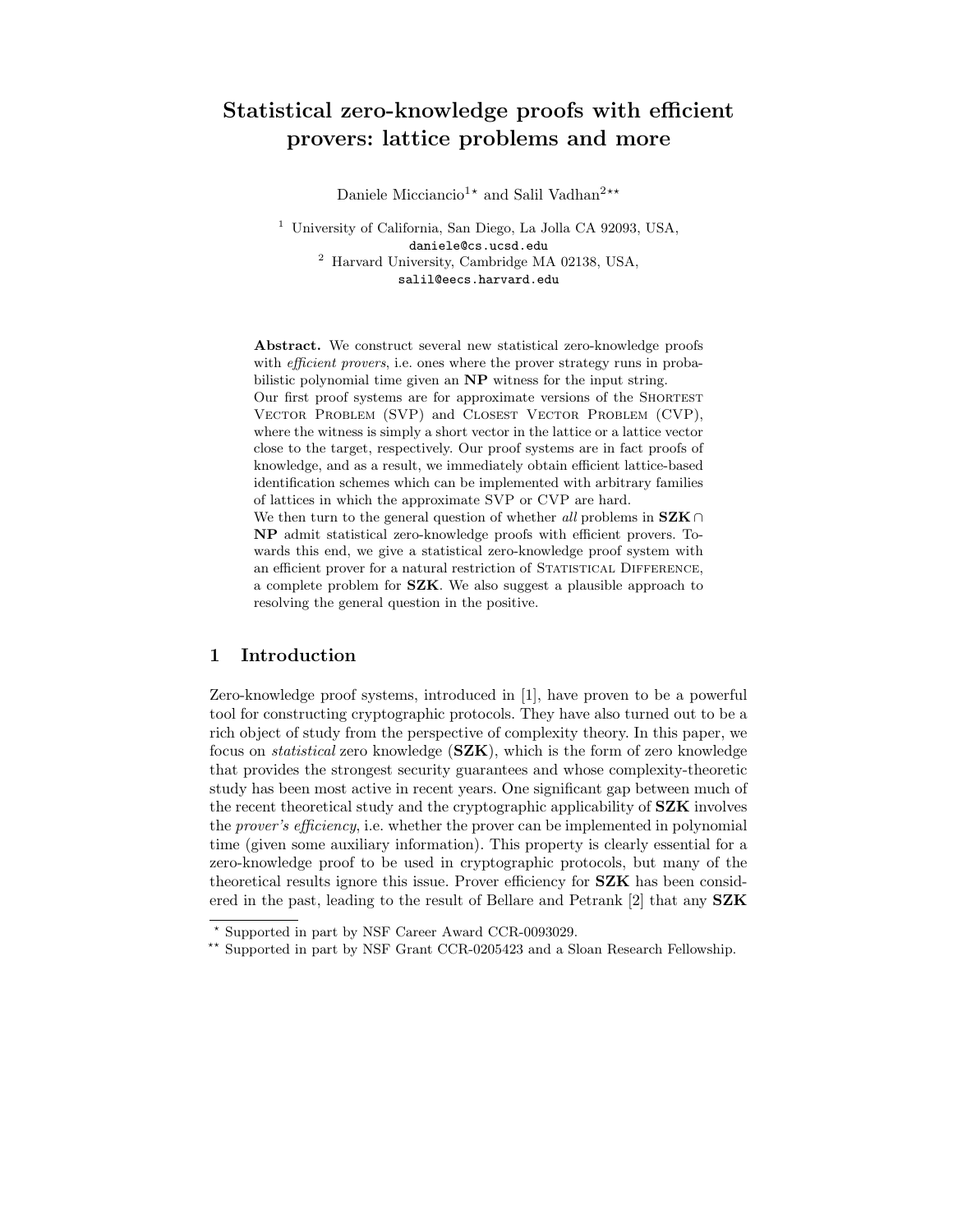proof system admits a prover that runs in probabilistic polynomial time given an NP oracle. However, this notion of efficiency is insufficient for cryptography, as the NP oracle cannot be realized efficiently. In cryptographic applications, one would like the prover to run in probabilistic polynomial time given only the input string x (drawn from some  $\bf NP$  language L) and an  $\bf NP$ -witness w (the "secret key") that  $x \in L$ . We call a proof system with this property a proof system with an *efficient prover*. (These were called *prover-practical* proof systems in [3].) A number of the classic perfect and statistical zero-knowledge proof systems [1, 4] have efficient provers, but not all problems in  $SZK \cap NP$  are known to have such proof systems. Indeed, it remains an intriguing open problem to characterize the class of problems which have statistical zero-knowledge proofs with efficient provers and extend known results about statistical zero knowledge to this class.

In this paper, we construct statistical zero-knowledge proofs with efficient provers for several problems previously not known to have such proofs. We first do this for approximate versions of the CLOSEST VECTOR PROBLEM (CVP) and SHORTEST VECTOR PROBLEM (SVP) in lattices. These proof systems immediately yield efficient identification schemes based on the hardness of these problems. An interesting property of our schemes is that they allow us to use arbitrary lattices (where CVP and SVP are hard), which gives potential advantages both from the efficiency and security points of view; for example, there is no need to embed a "trapdoor basis" in the lattice. Then we construct a statistical zero-knowledge proof with an efficient prover for a natural restriction of STATISTICAL DIFFERENCE, which is known to be a complete problem for **SZK**. We view the latter result as progress towards characterizing the class of problems having statistical zero-knowledge proofs with efficient provers.

#### 1.1 Statistical Zero Knowledge

Zero-knowledge proof systems are protocols by which a computationally unbounded *prover* can convince a probabilistic polynomial-time *verifier*, of an assertion, i.e. that some string  $x$  is a YES instance of some decision problem. The zero-knowledge property requires that the verifier "learns nothing" from this interaction other than the fact that the assertion being proven is true. In a statistical zero-knowledge proof system, the security for both parties is very strong. Specifically, it holds even with respect to computationally unbounded cheating provers or verifiers. Note that even though the security holds for computationally unbounded parties, the prescribed verifier strategy is always required to be polynomial time. We will discuss the prover's efficiency later. The class of problems possessing statistical zero-knowledge proofs is denoted SZK.

In addition to its cryptographic significance, SZK has turned out to be quite interesting from a complexity-theoretic perspective. On the one hand it is known to contain important computational problems, such as Graph Nonisomor-PHISM  $[4]$  and QUADRATIC RESIDUOSITY  $[1]$ . On the other hand, it is contained in the class  $AM \cap co-AM$  [5, 6] and hence is unlikely to contain NP-hard problems. More recently, it was discovered that **SZK** is closed under complement [7]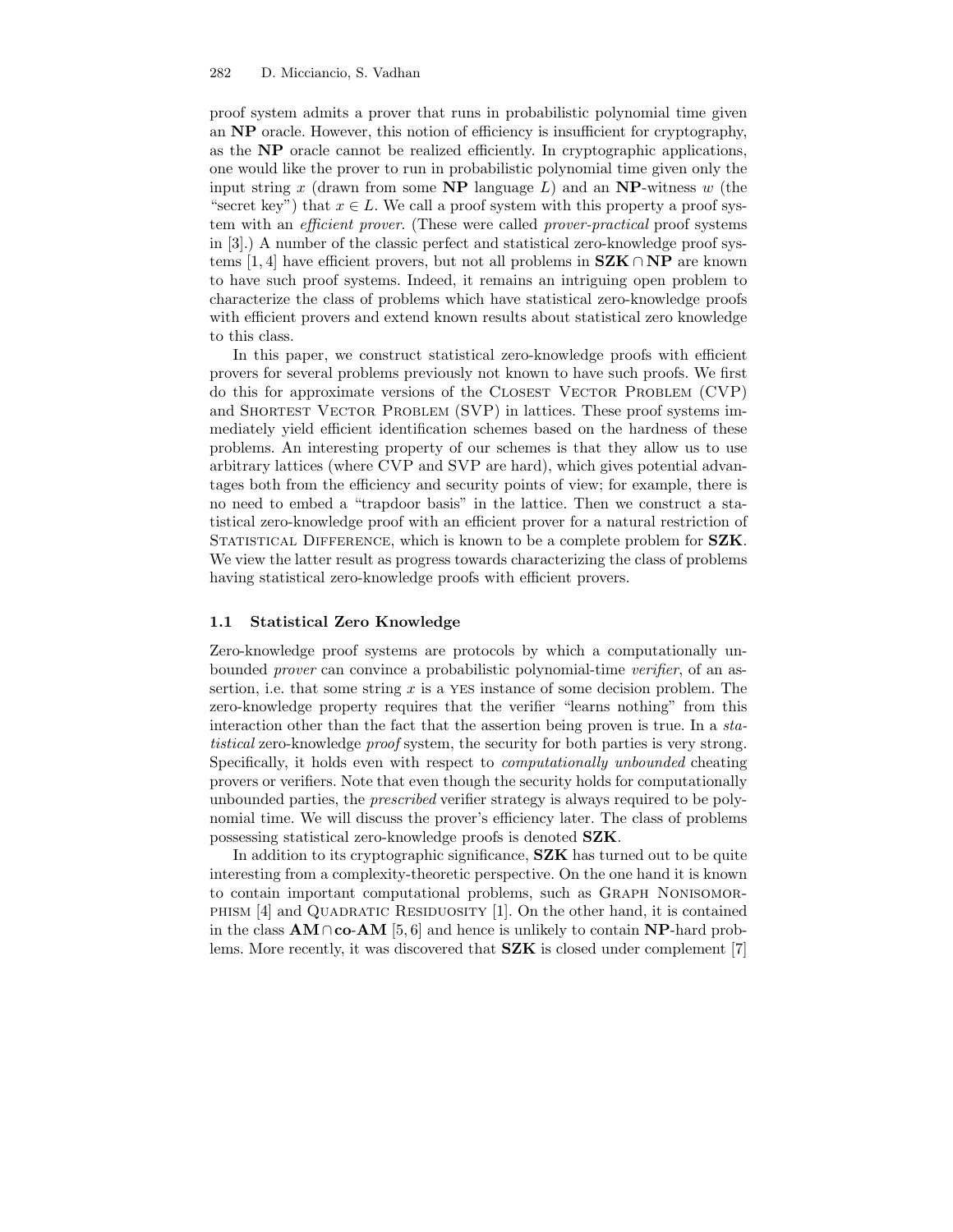and has natural complete problems [8, 9]. Moreover, a number of useful transformations of statistical zero-knowledge proof systems have been given, for example showing that every proof system which is statistical zero knowledge for the *hon*est verifier can be transformed into one which is statistical zero knowledge even for cheating verifiers [7, 10].

The above theoretical investigations focus on the traditional definition of SZK, whereby no computational restriction is placed on the prover strategy, and many manipulations used in the study of SZK do not preserve the prover's efficiency; indeed, this is inherent in the techniques used (namely, black-box transformations) [11]. Nevertheless, we consider it an important research direction to overcome this barrier and extend the study of SZK to protocols with efficient provers. In particular, can we characterize the subclass of SZK possessing statistical zero-knowledge proofs with efficient provers? Since the efficient prover property only makes sense for problems in NP (actually MA) and SZK is not known to be contained in  $NP$ <sup>3</sup>, so we do not hope to show that all of SZK has efficient provers. But do all problems in  $SZK \cap NP$  have statistical zero-knowledge proofs with efficient provers?

### 1.2 Lattice Problems

A *lattice* is a subset of  $\mathbb{R}^n$  consisting of all integer linear combinations of a set of linearly independent vectors. Two basic computational problems involving lattices are the SHORTEST VECTOR PROBLEM, finding the shortest nonzero vector in the lattice, and the CLOSEST VECTOR PROBLEM, finding the lattice vector closest to a given target vector. These problems have received a great deal of attention recently in both the cryptography and complexity theory literature. On the complexity side, approximate versions of both of these problems have been shown to be  $NP$ -hard [15–18], and variants of the approximate SHORTEST VECTOR PROBLEM have been shown to be related by a worst-case/average-case connection [19]. On the cryptography side, a number of cryptographic primitives have been proposed which implicitly or explicitly rely on the hardness of these problems. These include the one-way functions of [19, 20], the collision-resistant hash functions of [21, 22], the public-key encryption schemes of [23–25].

In [26], Goldreich and Goldwasser exhibited statistical zero-knowledge proofs for approximate versions of the *complements* of SHORTEST VECTOR PROBLEM and CLOSEST VECTOR PROBLEM.<sup>4</sup> That is, they gave protocols for proving that a lattice has no short vector (resp., has no vector close to the target vector). The Goldreich–Goldwasser proof systems do not have efficient provers. Indeed, the problems they consider are not known to be in NP and their main motivation was to prove that they are in  $AM$  (and, being also in  $co-NP$ , are thus unlikely to be NP-hard under standard types of reductions). However, since SZK is closed under complement [7], it follows from their result that the corresponding approximate versions of the SHORTEST VECTOR PROBLEM and the CLOSEST VECTOR

 $3$  Actually, there is some recent evidence that **AM** may equal **NP** [12–14] which would imply that  $SZK \subseteq NP \cap co-NP$ .

 $4$  In fact, their proof systems are *perfect* zero knowledge (against an honest verifier).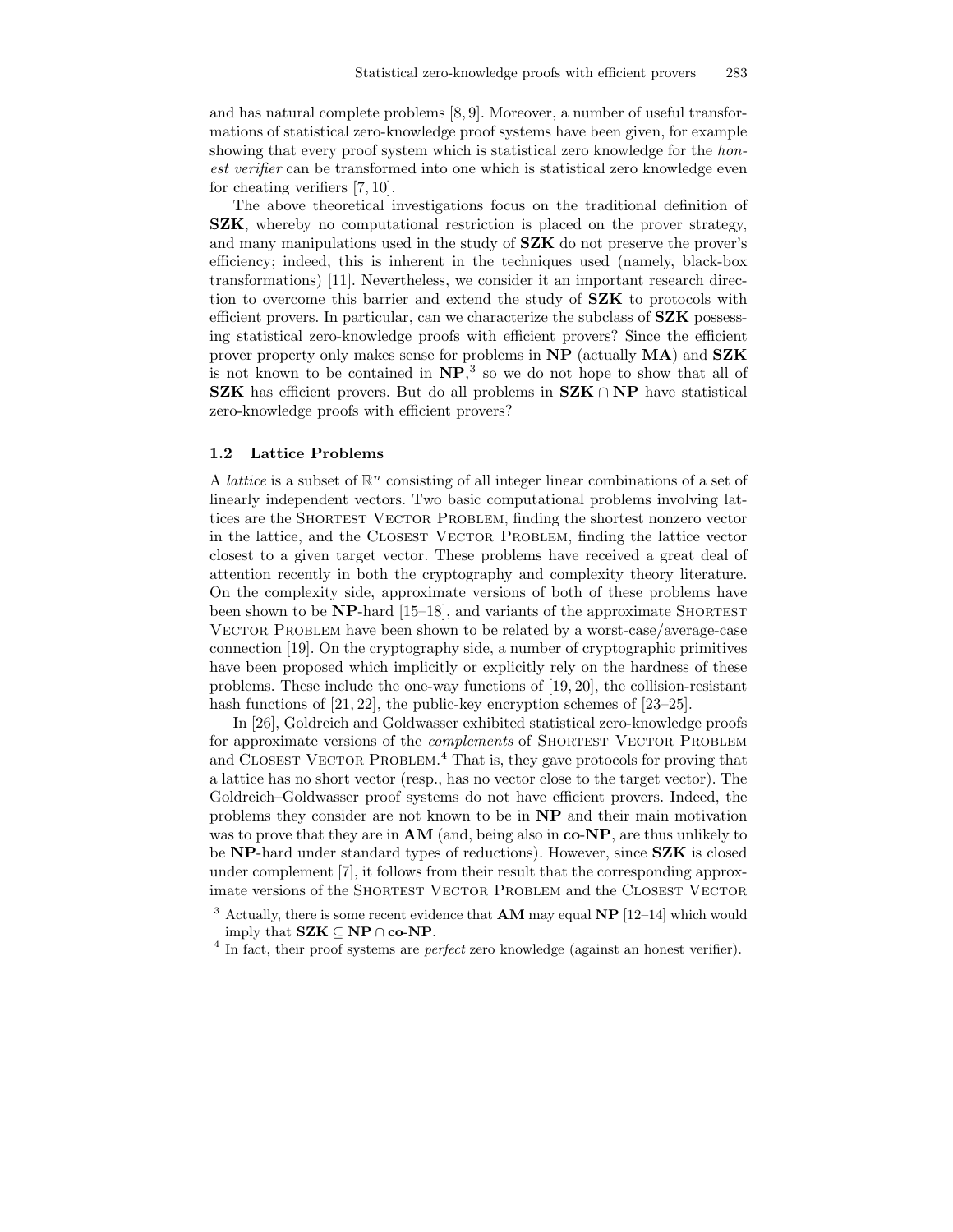PROBLEM themselves (rather than their complements) are also in **SZK**. Since these problems are in NP, we can hope to construct statistical zero-knowledge proofs with efficient provers for them. However, the SZK proofs obtained by applying the general result of [7] (or even later simplifications [8, 9, 27]) do not guarantee efficient provers, and in addition would be extremely cumbersome and impractical.

#### 1.3 Our Results

We first construct statistical zero-knowledge proof systems with efficient provers for approximate versions of the SHORTEST VECTOR PROBLEM and CLOSEST VECTOR PROBLEM. The approximation factor for our proof system can be as small as in the Goldreich–Goldwasser proof systems, namely  $\Theta(\sqrt{n/\log n})$  where  $n$  is the rank of the lattice. The prover strategy can be implemented in polynomial time given only a short lattice vector (resp., lattice vector close to the target vector). The proof systems are actually proofs of knowledge, and hence immediately give rise to identification schemes [28] provided one can efficiently generate lattices in which either of these problems is hard together with the corresponding witnesses. We remark that in order to efficiently prove that a target point is close to the lattice (or that the lattice contains short vectors) it is not necessary to know a short (trapdoor) basis, i.e., a basis consisting entirely of short vectors. On the security side, embedding a trapdoor basis has often been regarded as a weak point for many lattice and subset-sum based cryptosystems. Our identification schemes can be instantiated with any lattice, offering the highest degree of security. For example, one can use lattices derived from the random classes of [19] or [22]. This results in provably secure lattice-based identification  $(ID)$  schemes with an average-case/worst-case connection.<sup>5,6</sup> On the efficiency side, complete freedom in the choice of the lattice enables the use of lattices with special structure (e.g., the cyclic lattices of [20], or the convolutional modular lattices of NTRU [25]), or share the same lattice among different users, in order to get smaller key size or faster identification procedures. (See Section 5.)

We then return to the general question of efficient provers for **SZK**. We generalize techniques of Itoh, Ohta, and Shizuya [29] to show that a natural restriction of STATISTICAL DIFFERENCE has a statistical zero-knowledge proof with an efficient (polynomial time) prover.<sup>7</sup> In the STATISTICAL DIFFERENCE problem, one is given two (suitably represented) probability distributions, and

<sup>&</sup>lt;sup>5</sup> In order to use these lattices in our construction one needs a procedure to generate a lattice together with a short vector, but this can be achieved as explained in [19] by slightly perturbing the lattice distribution.

 $6$  The results of  $[19, 22]$  immediately give one way functions from worst case hardness assumptions, which, in turn, imply the existence of secure ID schemes. However, these generic constructions are pretty inefficient. Our constructions build ID schemes directly from the underlying lattice problems (i.e. without going through one-way functions), resulting in substantially more efficient ID schemes.

<sup>7</sup> The prover in this proof system runs in polynomial time, but is not as practical as those for the lattice problems. In particular, our results about statistical difference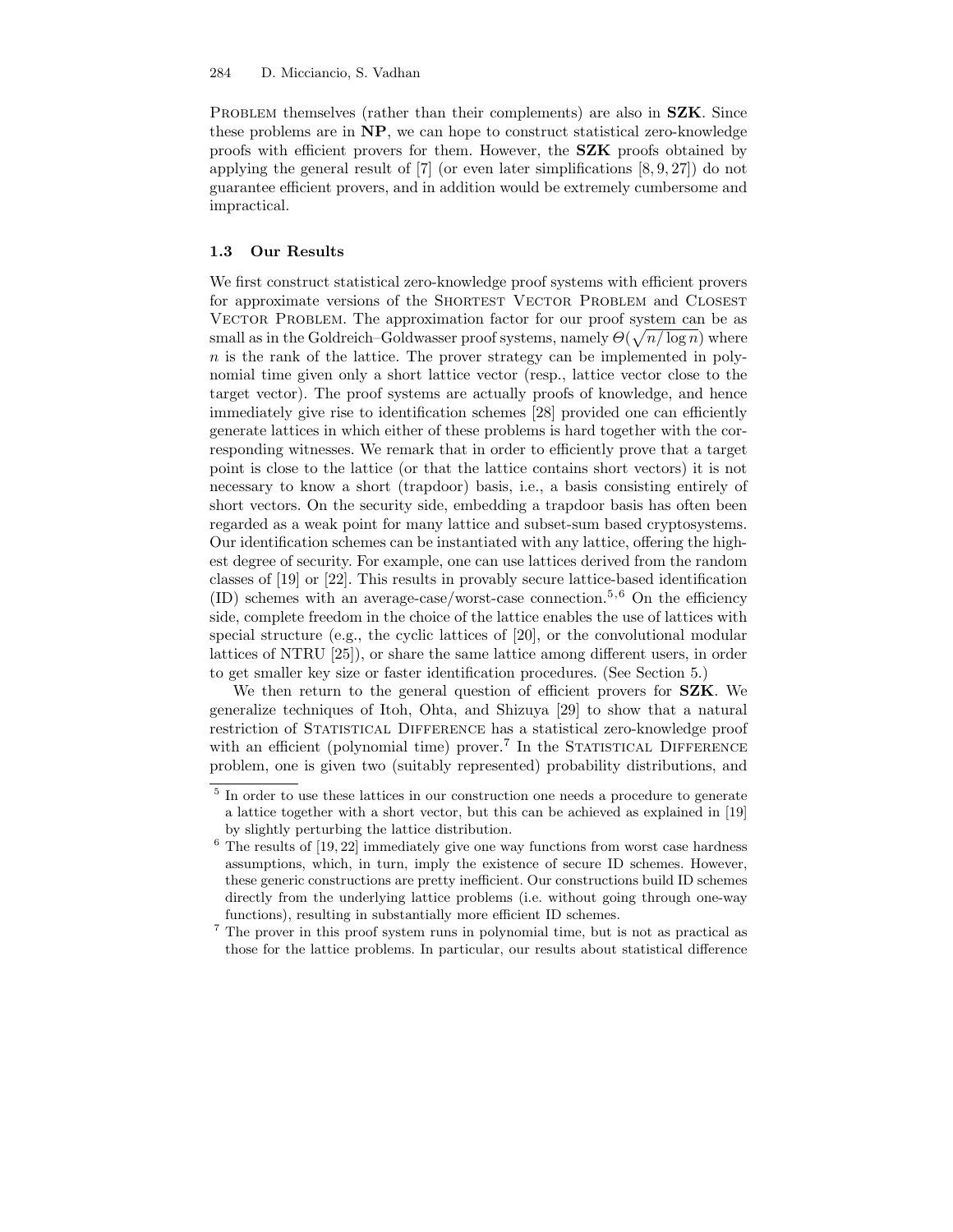the question is to determine if they are relatively close (say, within statistical distance at most  $1/2$ ) or are far apart (say, at statistical distance at least  $1 - \epsilon$ ). This is a complete problem for **SZK** for any  $0 < \epsilon < 1/\sqrt{2}$  [8]. STATISTICAL DIFFERENCE is not known to be in  $\mathbf{NP}$ , so we cannot give a proof system with efficient provers for it. We consider the restriction of STATISTICAL DIFFERENCE obtained setting  $\epsilon = 0$ : determine if two distributions are within statistical distance  $1/2$  or are completely disjoint. We observe that this problem is in  $NP$ , and show that it admits a statistical zero-knowledge proof system with efficient provers. Thus we view this as a step towards finding proof systems with efficient provers for all problems in  $SZK \cap NP$ . In addition, the techniques we use (namely [29]) are not "black box," so this approach is not subject to the limitations in [11].

### 1.4 Related Work

The first zero-knowledge proof systems, namely those for QUADRATIC RESIDUosity and Quadratic Nonresiduosity [1], and Graph Isomorphism [4] had efficient provers and achieved perfect zero-knowledge. Subsequently, SZK proof systems with efficient provers have been found for a number of other numbertheoretic problems (e.g., [3, 30]), all random self-reducible problems [31] and monotone formulae over random self-reducible problems [32]).

Other notions of prover efficiency (mostly interesting from the perspective of computational complexity) have been considered before. Building upon previous work, Bellare and Petrank  $[2]$  show that for any **SZK** proof system, it is possible to implement the prover strategy in probabilistic polynomial time given an NP oracle. Notice that given an NP oracle for SATISFIABILITY, one can efficiently find NP-witnesses for arbitrary NP problems, by the self-reducibility of NPcomplete problems (such as SATISFIABILITY). So, the provers considered in  $[2]$ , are considerably more powerful than ours, and allow one to prove arbitrary SZK languages, even those outside NP.

A more restrictive notion of prover efficiency is considered in [33], where the prover is given oracle access to a decision oracle for the same language L underlying the proof system.<sup>8</sup> For example, the (honest-verifier) perfect zeroknowledge proof system for Graph Nonisomorphism [4] satisfies this notion of prover efficiency. The results of [33] are negative: there are NP languages for which finding an NP witness for  $x \in L$ , or even proving membership  $x \in L$ interactively (whether or not in zero-knowledge), cannot be efficiently reduced to deciding membership in  $L$ . This notion of proof system, called *competitive* 

should be regarded as a plausibility result aimed at characterizing the complexity class of statistical zero-knowledge proof systems with efficient provers, rather than a concrete proposal of a proof system to be used in cryptographic applications.

 $8$  When L is an NP-complete problem, then these provers are as powerful as those of  $[2]$ . However, **SZK** is not likely to contain any **NP**-complete problem. So, for an arbitrary language  $L$  in  $SZK$ , it is not clear how to efficiently prove membership in  $L$  given oracle access to a decision procedure for  $L$ .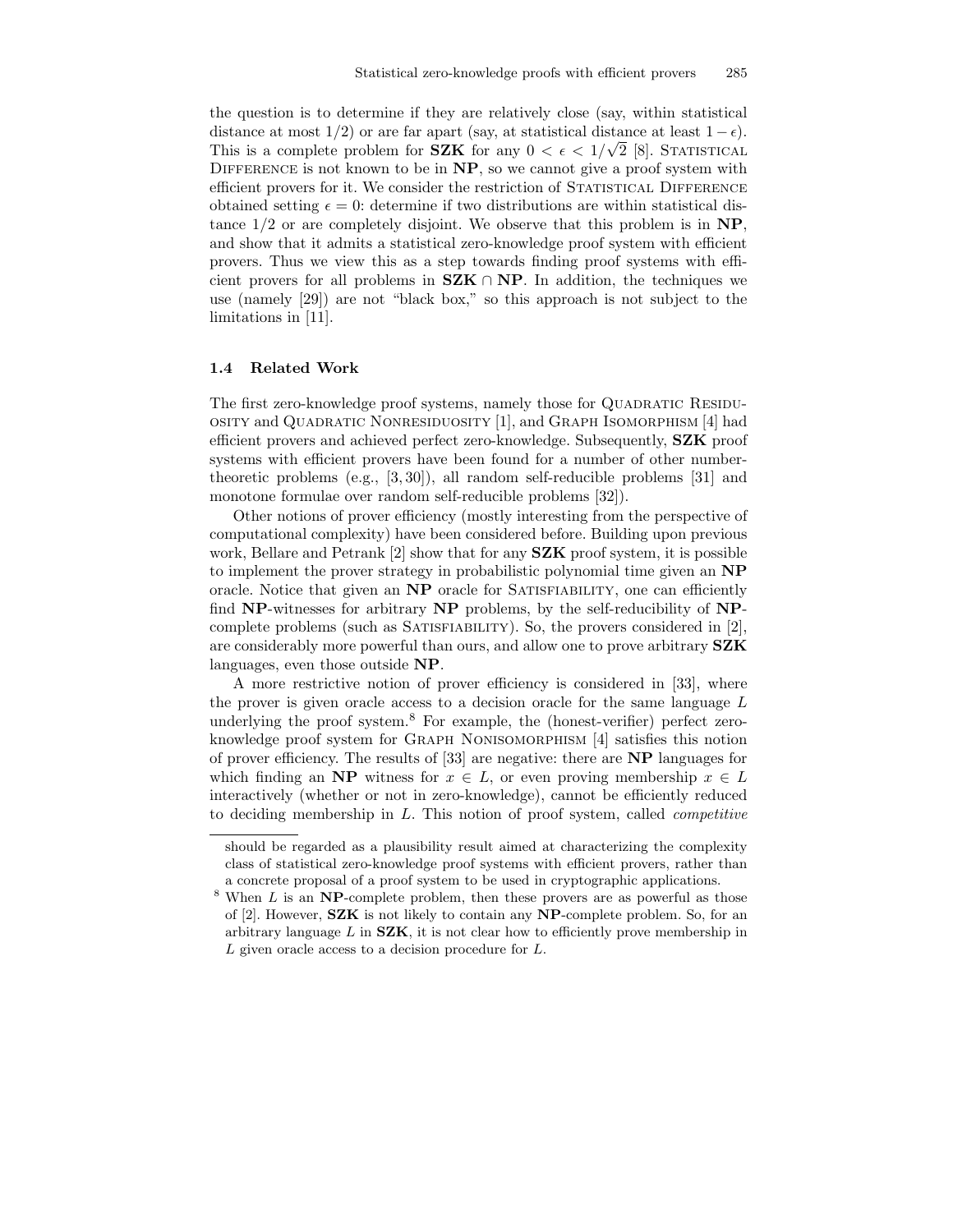in [33], is incomparable with ours. On the one hand, our provers are given an input string x together with an NP-witness for  $x \in L$ , and it is not clear how to efficiently compute such a witness given only a decision oracle for L when L is not NP-complete or self-reducible. On the other hand, the provers of [33] can make queries " $y \in L$ ?" to the oracle for arbitrary strings y (possibly different from the input string  $x$ ), while our prover is only given a witness for the input string x.

In any case, the notions of prover efficiency considered by [2, 33] and related papers, seem mostly interesting from a computational complexity perspective, and do not match the requirements of cryptographic applications. A crucial difference is that the notion we study here makes sense only for problems in NP, while the results of [2, 33] apply to languages outside NP as well.

Organization. The rest of the paper is organized as follows. In Section 2 we give some basic definitions about statistical difference and the lattice problems studied in this paper. In Section 3 we present and analyze the proof system for CVP. The proof system for SVP is sketched in Section 4. Section 5 discusses our lattice based identification schemes. Finally, in Section 6 we study STATISTICAL DIFFERENCE, and the problem of designing SZK proofs with efficient provers for all problems in  $SZK \cap NP$ . Because of space constraints, most proofs are not presented here, and can be found in the full version of the paper.

# 2 Preliminaries

In this section we recall some basic definitions and techniques that will be used in the rest of the paper. For more details the reader is referred to the books [34, 35] or the papers in the references.

#### 2.1 Statistical difference

The statistical distance between two discrete random variables  $X$  and  $Y$  over a (countable) set A is the quantity  $\Delta(X,Y) = \frac{1}{2} \sum_{a \in A} |\Pr\{X = a\} - \Pr\{Y = a\}|.$ 

STATISTICAL DIFFERENCE is a collection of problems (parameterized by two real numbers  $0 \leq \alpha < \beta \leq 1$  of the form: given two succinctly specified probability distributions, decide whether they are statistically close or statistically far apart. The probability distributions are specified by circuits which sample from them. That is, we are given a circuit  $X: \{0,1\}^m \to \{0,1\}^n$  which we interpret as specifying the probability distribution  $X(U_m)$  on  $\{0,1\}^n$ , where  $U_m$  is the uniform probability distribution over  $\{0, 1\}^m$ . More formally, for  $0 \le \alpha < \beta \le 1$ , we define the following promise problem.

**Definition 1** (STATISTICAL DIFFERENCE). Instances of promise problem  $SD^{\alpha,\beta}$ are pairs  $(X, Y)$  where X and Y are probability distributions.  $(X, Y)$  is a YES instance if  $\Delta(X, Y) \leq \alpha$ , and a NO instance if  $\Delta(X, Y) \geq \beta$ . (We have defined these problems as the complements of those defined in [8], because this formulation is more convenient for our purposes.)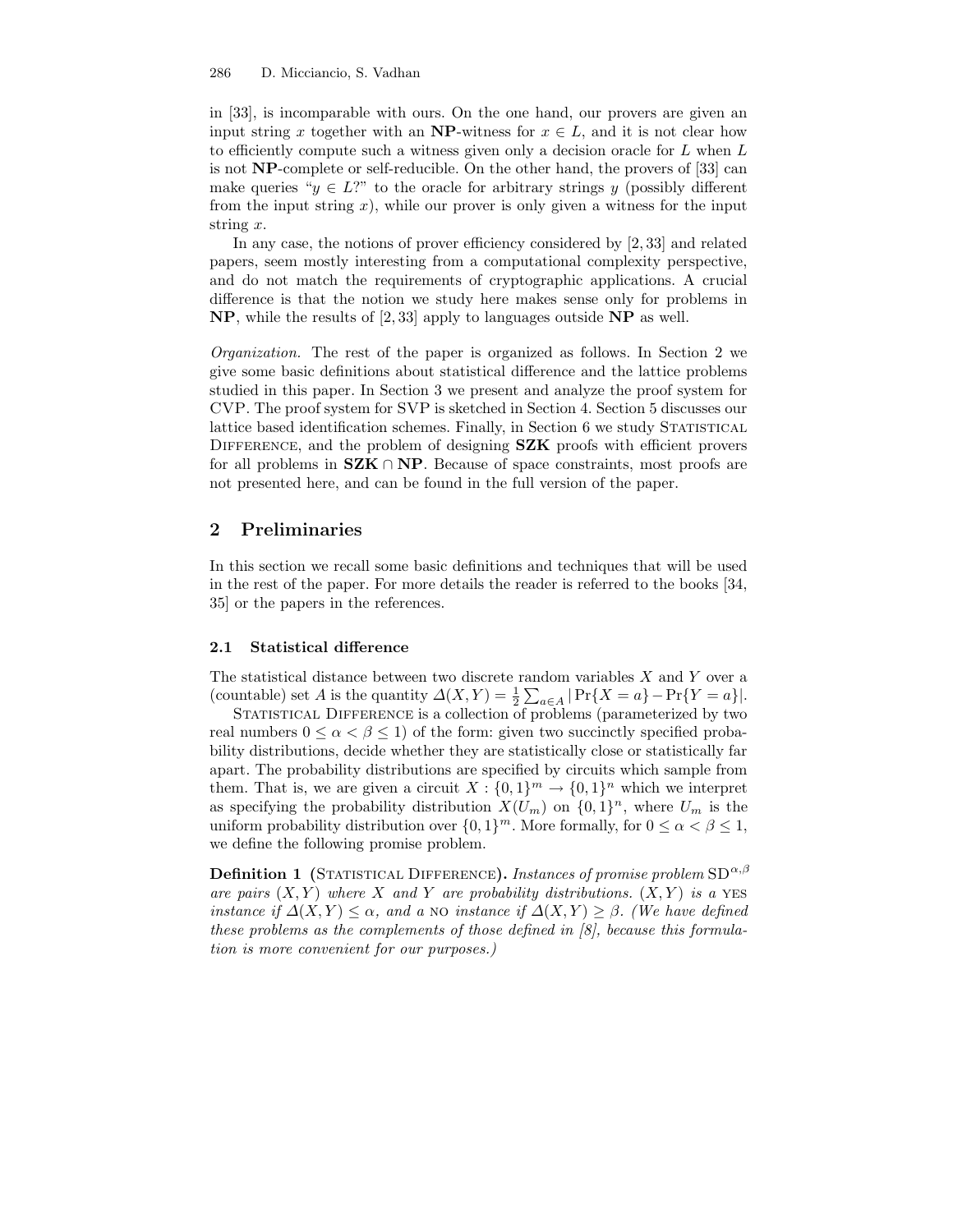In [8] it is shown that  $SD^{\alpha,\beta}$  is complete for **SZK** for all  $0 < \beta/2 < \alpha < \beta^2 <$ 1. In particular SD<sup>1/3,2/3</sup> is **SZK**-complete, and SD<sup>1/2,1- $\epsilon$ </sup> is **SZK**-complete for all  $0 < \epsilon < 1/\sqrt{2}$ .

#### 2.2 Lattice problems and technical tools

Let  $\mathbb{R}^m$  be the *m*-dimensional Euclidean space. A *lattice* in  $\mathbb{R}^m$  is the set of all integral combinations of n linearly independent vectors  $\mathbf{b}_1, \ldots, \mathbf{b}_n$  in  $\mathbb{R}^m$  $(m \geq n)$ . The integers n and m are called the rank and dimension of the lattice, respectively. Using matrix notation, if  $\mathbf{B} = [\mathbf{b}_1, \dots, \mathbf{b}_n]$ , the lattice generated by basis matrix **B** is  $\mathcal{L}(\mathbf{B}) = {\mathbf{B}\mathbf{x} : \mathbf{x} \in \mathbb{Z}^n}$ , where **Bx** is the usual matrix-vector multiplication. For computational purposes, B and y are usually restricted to have integer (or, equivalently, rational) entries. In this paper, we will occasionally use real vectors in order to simplify the exposition. However, the use of real numbers is not essential, and integer or rational approximations can always be substituted for real vectors whenever they occur. Moreover, we often assume that the lattice if full rank, i.e.,  $n = m$ , as any lattice can be transformed into a full-rank real lattice.

Approximate versions of the SHORTEST VECTOR PROBLEM and CLOSEST VECTOR PROBLEM described in the introduction are captured by the promise problems  $\text{GAPSVP}_{\gamma}$  and  $\text{GAPCVP}_{\gamma}$  defined as follows.

**Definition 2.** Instances of promise problem  $\text{GAPSVP}_{\gamma}$  are pairs  $(\mathbf{B}, t)$  where  $\mathbf{B} \in \mathbb{Z}^{m \times n}$  is a lattice basis and  $t \in \mathbb{Q}$  a rational number.  $(\mathbf{B}, t)$  is a YES instance if  $\|\mathbf{Bx}\| \leq t$  for some  $\mathbf{x} \in \mathbb{Z}^n \setminus \{\mathbf{0}\}\)$ .  $(\mathbf{B}, t)$  is a no-instance if  $\|\mathbf{Bx}\| > \gamma t$  for all  $\mathbf{x} \in \mathbb{Z}^n \setminus \{\mathbf{0}\}.$ 

**Definition 3.** Instances of promise problem  $\text{GAPCVP}_{\gamma}$  are triples  $(\mathbf{B}, \mathbf{y}, t)$  where  $\mathbf{B} \in \mathbb{Z}^{m \times n}$  is a lattice basis,  $\mathbf{y} \in \mathbb{Z}^m$  is a vector and  $t \in \mathbb{Q}$  is a rational number.  $(\mathbf{B}, \mathbf{y}, t)$  is a YES instance if  $\|\mathbf{Bx} - \mathbf{y}\| \leq t$  for some  $\mathbf{x} \in \mathbb{Z}^n$ .  $(\mathbf{B}, \mathbf{y}, t)$  is a NO instance if  $\|\mathbf{Bx} - \mathbf{y}\| > \gamma t$  for all  $\mathbf{x} \in \mathbb{Z}^n$ .

In our proof systems for lattice problems we make extensive use of a modular reduction technique proposed in [36] to emulate the effect of selecting a point uniformly at random from a lattice. Any lattice  $\mathcal{L}(\mathbf{B})$  defines a natural equivalence relation on  $\text{span}(\mathbf{B}) = \sum_i \mathbf{b}_i \cdot \mathbb{R}$ , where two points  $\mathbf{x}, \mathbf{y} \in \text{span}(\mathbf{B})$ are equivalent if  $x - y \in \mathcal{L}(B)$ . For any lattice basis **B** define the half open parallelepiped  $\mathcal{P}(\mathbf{B}) = {\mathbf{B}}\mathbf{x}: 0 \leq x_i < 1$ . It is easy to see that for any point  $x \in span(B)$ , there exists a unique point  $y \in \mathcal{P}(B)$  such that x is equivalent to y modulo the lattice. This unique representative for the equivalence class of x is denoted x mod B. Intuitively, x mod B is the displacement of x within the fundamental parallelepiped containing x. Notice that if we fix a (small) perturbation vector  $\mathbf{r}$ , we add it to a lattice point  $\mathbf{B}\mathbf{v}$  and reduce the result modulo  $\mathbf{B}$ , we get a vector  $(\mathbf{B}\mathbf{v}+\mathbf{r}) \mod \mathbf{B} = \mathbf{r} \mod \mathbf{B}$  that does not depend on the lattice point Bv from which we started. In other words, if we start from the origin, and simply compute  $\mathbf r$  mod  $\mathbf B$ , we obtain exactly the same distribution.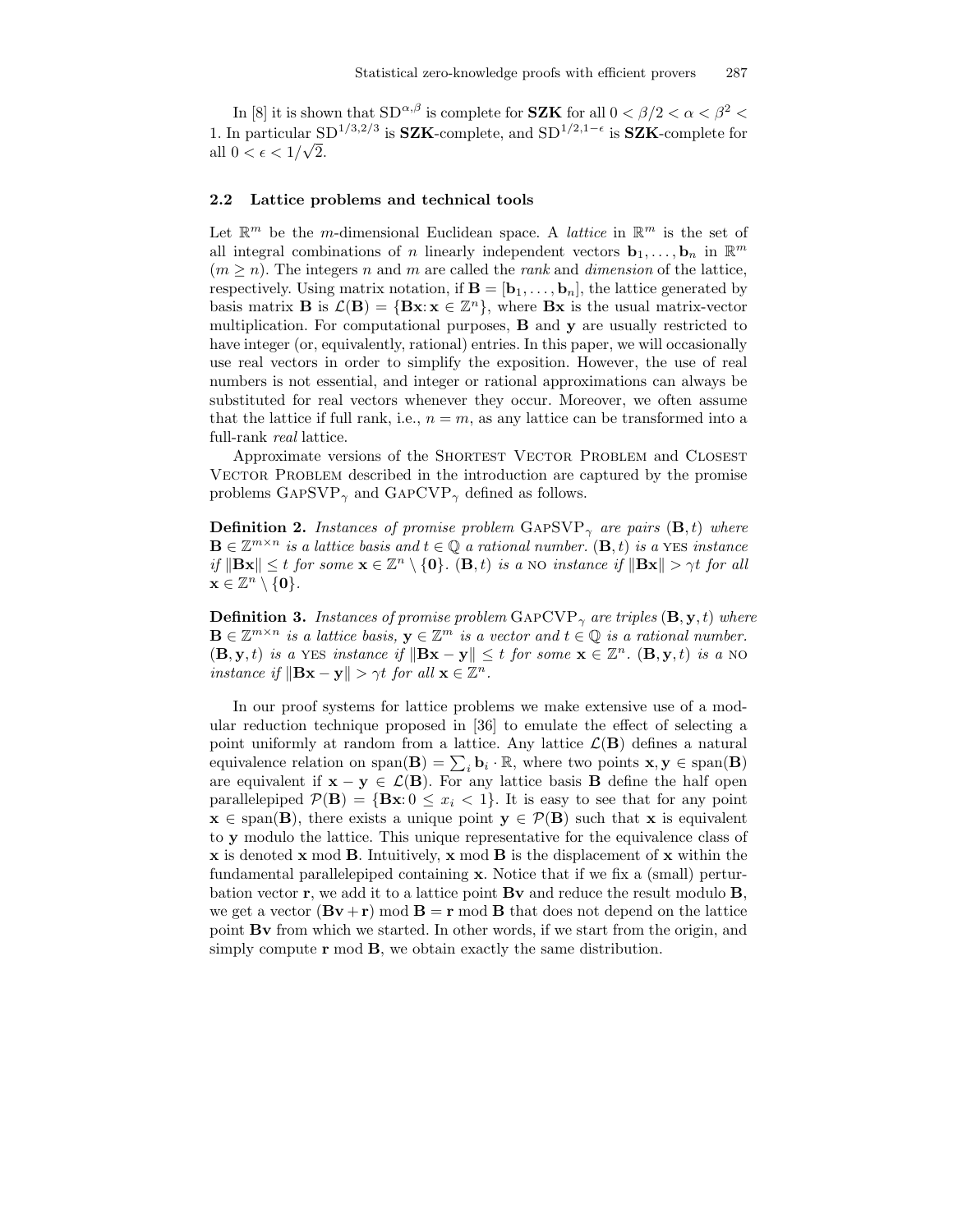# 3 The Closest Vector Problem

In this section we describe a statistical zero-knowledge proof system (in fact, a proof of knowledge) with efficient provers for approximating the closest vector problem.

Consider an instance  $(\mathbf{B}, \mathbf{y}, t)$  of  $\text{GAPCVP}_{\gamma}$ . Look at a small ball around y and a small ball around a lattice point Bw closest to y. If y and Bw are close to each other, the relative volume of the intersection of the two balls is quite large. So, if we pick a few random points from both balls, with high probability at least one of them will be in the intersection. The proof system works as follows: the prover picks random points from the two balls, reduces them modulo B, and sends the reduced points to the verifier. Reducing the points modulo B has the nice effect that the resulting distribution can be efficiently sampled even without knowing the lattice point Bw closest to y. (In fact, using two balls centered around  $\bf{y}$  and the origin  $\bf{0}$ , results in exactly the same distribution after the reduction modulo B. This is a crucial property to achieve zero-knowledge.) Let's say that the total number of points picked by the prover is even. Then, the verifier challenges the prover asking him to show that either (1) there is an even number of points from each ball; or (2) there is an odd number of points from each ball. If the prover can answer both challenges, then some point must belong to the intersection of the two balls, proving that the two balls intersect, and therefore their centers cannot be too far apart. Intuitively, the proof system is zero knowledge because all that the verifier sees is a set of random points from an efficiently samplable distribution.

Note that the proof system sketched above achieves neither perfect completeness nor perfect zero knowledge, but rather has a small (but negligible) completeness error and is statistical zero knowledge. The reason is that there is a nonzero probability that all the randomly chosen points will lie outside the intersection of the two balls, and in this case the prover will only be able to answer one of the two challenges. And intuitively, the verifier learns something in case the prover cannot answer, namely that none of the chosen points is in the intersection. Below, we achieve perfect completeness by having the prover modify the points chosen to ensure that at least one is in the intersection (if needed). However, this does not yield perfect zero knowledge, because now the points sent are no longer uniform in the two balls, but have a slightly skewed distribution that may be hard to sample exactly in polynomial time.

We now give the formal description of the proof system  $(P_{\text{CVP}}, V_{\text{CVP}})$ . In the description below  $k$  is a parameter to be determined that depends on the value of  $\gamma$ . In fact, the proof system is valid for any value of  $\gamma$  and k, and the choice of these parameters only affects the zero-knowledge property.

The Verifier. On input  $(\mathbf{B}, \mathbf{y}, t)$ , the verifier  $V_{\text{CVP}}$  proceeds as follows.

- 1. Receive k points  $\mathbf{m}_1, \ldots, \mathbf{m}_k \in \mathbb{R}^n$  from the prover
- 2. Send a uniformly chosen random bit  $q \in \{0, 1\}$  to the prover
- 3. Receive k bits  $c_1, \ldots, c_k$  and k lattice points  ${\bf B} {\bf v}_1, \ldots, {\bf B} {\bf v}_k$  and check that they satisfy  $\sum_i c_i = q \pmod{2}$  and  $\|\mathbf{m}_i - (\mathbf{B}\mathbf{v}_i + c_i \mathbf{y})\| \leq \gamma t/2$  for all *i*.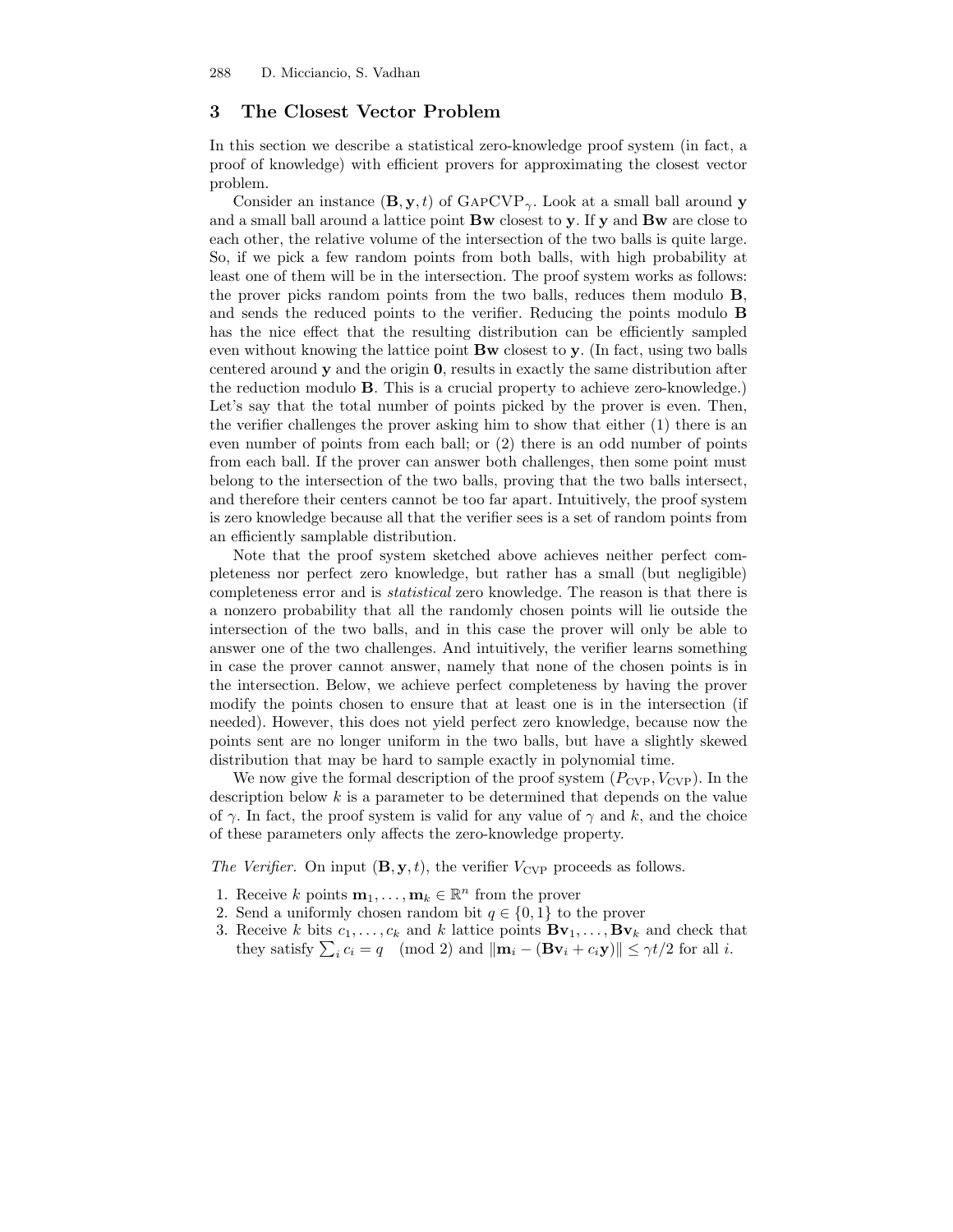The following lemma shows that the protocol defined by the verifier is sound, both as an interactive proof system and even as a proof of knowledge.

**Lemma 4 (soundness).** If  $(\mathbf{B}, \mathbf{y}, t)$  is a NO instance of  $\text{GAPCVP}_{\gamma}$ , then the verifier  $V_{\text{CVP}}$  rejects with probability at least  $1/2$  when interacting with any prover strategy  $P^*$ . Moreover, there is a probabilistic algorithm  $K$  (the knowledge extractor) such that if a prover  $P^*$  makes  $V_{\text{CVP}}$  accept with probability  $1/2 + \epsilon$  on some instance  $(\mathbf{B}, \mathbf{y}, t)$ , then  $K^{P^*}(\mathbf{B}, \mathbf{y}, t)$  outputs a vector  $\mathbf{w} \in \mathbb{Z}^n$  satisfying  $\|\mathbf{Bw} - \mathbf{y}\| \leq \gamma t$  in expected time  $\text{poly}(n)/\epsilon$ .

The Prover. Now that we know that the above proof system is sound, we show that if  $(\mathbf{B}, \mathbf{y}, t)$  is a YES instance, then it is always possible to make the verifier accept. Suppose  $(\mathbf{B}, \mathbf{y}, t)$  is a YES instance of  $\text{GAPCVP}_{\gamma}$ , i.e., there exists an integer vector  $\mathbf{w} \in \mathbb{Z}^n$  such that  $\|\mathbf{y} - \mathbf{B}\mathbf{w}\| \leq t$ . We describe a probabilistic polynomial time prover  $P_{\text{CVP}}$  that, given the witness **w** (or, equivalently,  $\mathbf{u} =$  $y - Bw$ ) as auxiliary input, makes the verifier accept with probability 1. The prover  $P_{\text{CVP}}$ , on input  $(\mathbf{B}, \mathbf{y}, t)$  and  $\mathbf{u} = \mathbf{y} - \mathbf{B}\mathbf{w}$ , proceeds as follows:

- 1. Choose  $c_1, \ldots, c_k \in \{0,1\}$  independently and uniformly at random. Also choose error vectors  $\mathbf{r}_1, \ldots, \mathbf{r}_k \in \mathcal{B}(0, \gamma t/2)$  independently and uniformly at random. Then, check if there exists an index  $i^*$  such that  $\|\mathbf{r}_{i^*} + (2c_{i^*} - \mathbf{r}_{i^*})\|$  $1)$ **u** $\|\leq \gamma t/2$ . If not, set  $i^* = 1$  and redefine  $c_{i^*} = 0$  and  $\mathbf{r}_{i^*} = \mathbf{u}/2$ , so that  $\|\mathbf{r}_{i^*} + (2c_{i^*} - 1)\mathbf{u}\| \leq \gamma t/2$  is certainly satisfied. Finally, compute points  $m_i = c_i y + r_i \mod B$  for all  $i = 1, ..., k$  and send them to the verifier.
- 2. Wait for the verifier to reply with a challenge bit  $q \in \{0, 1\}$ .
- 3. If  $q = \bigoplus_i c_i$ , then the prover completes the proof sending bits  $c_i$  and lattice vectors  $\mathbf{Bv}_i = \mathbf{m}_i - (\mathbf{r}_i + c_i \mathbf{y})$  (for  $i = 1, ..., k$ ) to the verifier. If  $q \neq \bigoplus_i c_i$ , then the prover sends the same messages to the verifier, but with  $c_{i^*}$  and  ${\bf B}{\bf v}_{i^*}$  replaced by  $1 - c_{i^*}$  and  ${\bf B}{\bf v}_{i^*} + (2c_{i^*} - 1)(y - u)$ .

It is clear that  $P_{\text{CVP}}$  can be implemented in polynomial time. The reader can easily verify that if the honest verifier  $V_{\text{CVP}}$  interacts with prover  $P_{\text{CVP}}$ , then it always accepts.

The Simulator. We prove the zero knowledge property by exhibiting a probabilistic polynomial-time simulator that outputs the transcript of a conversation between a (simulated) prover and a given cheating verifier  $V^*$  with a probability distribution that (for appropriate values of  $\gamma$ , k) is statistically close to that between  $V^*$  and the real prover  $P_{\text{CVP}}$ .

The simulator  $S_{\text{CVP}}$ , on input  $(\mathbf{B}, \mathbf{y}, t)$ , and given black-box access to a (possibly cheating) verifier  $V^*$ , proceeds as follows:

- 1. Pick random  $c_1, \ldots, c_k \in \{0,1\}$  and  $\mathbf{r}_1, \ldots, \mathbf{r}_k \in \mathcal{B}(\mathbf{0}, \gamma t/2)$ , and compute  $\mathbf{m}_i = c_i \mathbf{y} + \mathbf{r}_i \text{ mod } \mathbf{B}$  for all  $i = 1, \ldots, k$ .
- 2. Pass  $\mathbf{m}_1, \ldots, \mathbf{m}_k$  to  $V^*$ , who replies with a query  $q \in \{0, 1\}$ .

<sup>&</sup>lt;sup>9</sup> We can assume, without loss of generality, that the verifier always output a single bit answer. Any other message can be interpreted in some standard way.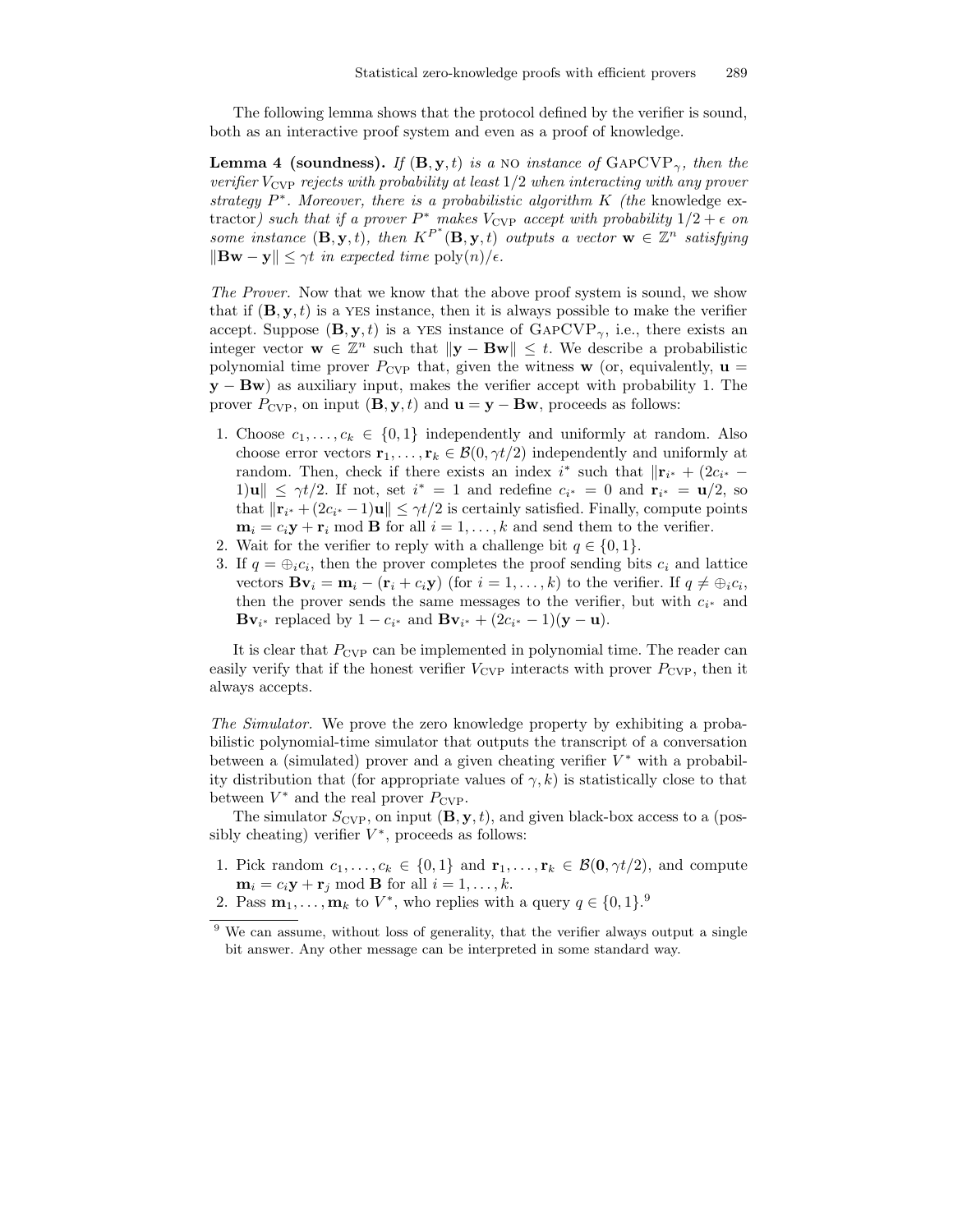3. If  $q = \bigoplus c_i$ , then output the transcript  $(\{\mathbf{m}_i\}_{i=1}^k, q, \{(c_i, \mathbf{Bv}_i)\}_{i=1}^k)$ , where  $\mathbf{B} \mathbf{v}_i = \mathbf{m}_i - (\mathbf{r}_i + c_i \mathbf{y}).$  If  $q \neq \oplus c_i$ , then output fail.

**Theorem 5.** If  $(\mathbf{B}, \mathbf{y}, t)$  is a YES instance of  $\text{GAPCVP}_{\gamma}$ , then the statistical difference between the output of the simulator  $S_{\text{CVP}}$  (conditioned on the event that  $S_{\mathrm{CVP}}$  does not fail), and the interaction between  $V^*$  and the real prover  $P_{\mathrm{CVP}},$ is at most  $2(1 - \beta(2/\gamma))^k$ , where  $\beta(\epsilon)$  is the relative volume of the intersection of two unit spheres whose centers are at distance  $\epsilon$ .

Using the bound  $\beta(\epsilon) \ge \max\left(\frac{3}{\exp(\epsilon^2 n/2)}, 1 - \epsilon \sqrt{n}\right)$  on the relative volume of the intersection of two spheres,  $10$  we immediately get the following corollary.

**Corollary 6.** ( $P_{\text{CVP}}$ ,  $V_{\text{CVP}}$ ) is a statistical zero-knowledge proof system with perfect completeness and soundness error  $1/2$ , provided one of the following conditions holds true:

 $-\gamma = \Omega(\sqrt{n/\log n})$  and  $k = \text{poly}(n)$  is a sufficiently large polynomial, or  $-\gamma = \Omega(\sqrt{n})$  and  $k = \omega(\log n)$  is any superlogarithmic function of n, or  $-\gamma = n^{0.5+\Omega(1)}$  and  $k = \omega(1)$  is any superconstant function of n.

Negligible Error. As is, the proof system has constant soundness error  $(1/2)$ , but it is often important to have negligible soundness error  $(1/n^{\omega(1)})$ . There are several approaches to reducing the soundness error, with different advantages:

(1) Repeat the proof system  $\ell(n) = \omega(\log n)$  times in parallel. This unfortunately does not preserve the zero knowledge property, but does yield a constantround statistically witness-indistinguishable proof of knowledge with negligible soundness error. (Witness indistinguishability means that for any two witness w and w', the verifier's view when the prover uses w is statistically close to its view when the prover uses  $\mathbf{w}'$ . See [34].)

(2) Repeat the proof system  $\ell(n) = \Theta(\log n)$  times in parallel and then repeat the resulting protocol  $\omega(1)$  times sequentially. This does preserve zero knowledge, yielding an  $\omega(1)$ -round statistical zero-knowledge proof of knowledge.

(3) In both of the approaches above, the  $\ell$ -fold parallel repetition can be combined with the k-fold repetition already present in the original protocol to obtain more efficient protocols. Consider a modification of the original protocol  $(P_{\text{CVP}}, V_{\text{CVP}})$ , where in addition to sending k vectors in the first step, the prover also sends a random  $k \times \ell$  matrix **M** over  $GF(2) = \{0, 1\}$ . The verifier's challenge is then a random vector  $\mathbf{q} \in \{0,1\}^{\ell}$ , and the condition  $\oplus_i c_i = q$  is replaced with  $Mc = q$ . The advantage of this protocol is that it achieves both simulation and soundness error  $2^{-\Omega(k)}$  with a protocol that involves only  $O(k)$  *n*-dimensional vectors rather than  $O(k^2)$  as achieved by independent repetitions of the original protocol.

 $10$  See [26] for a prove of the first inequality. The second one can be proved using similar techniques.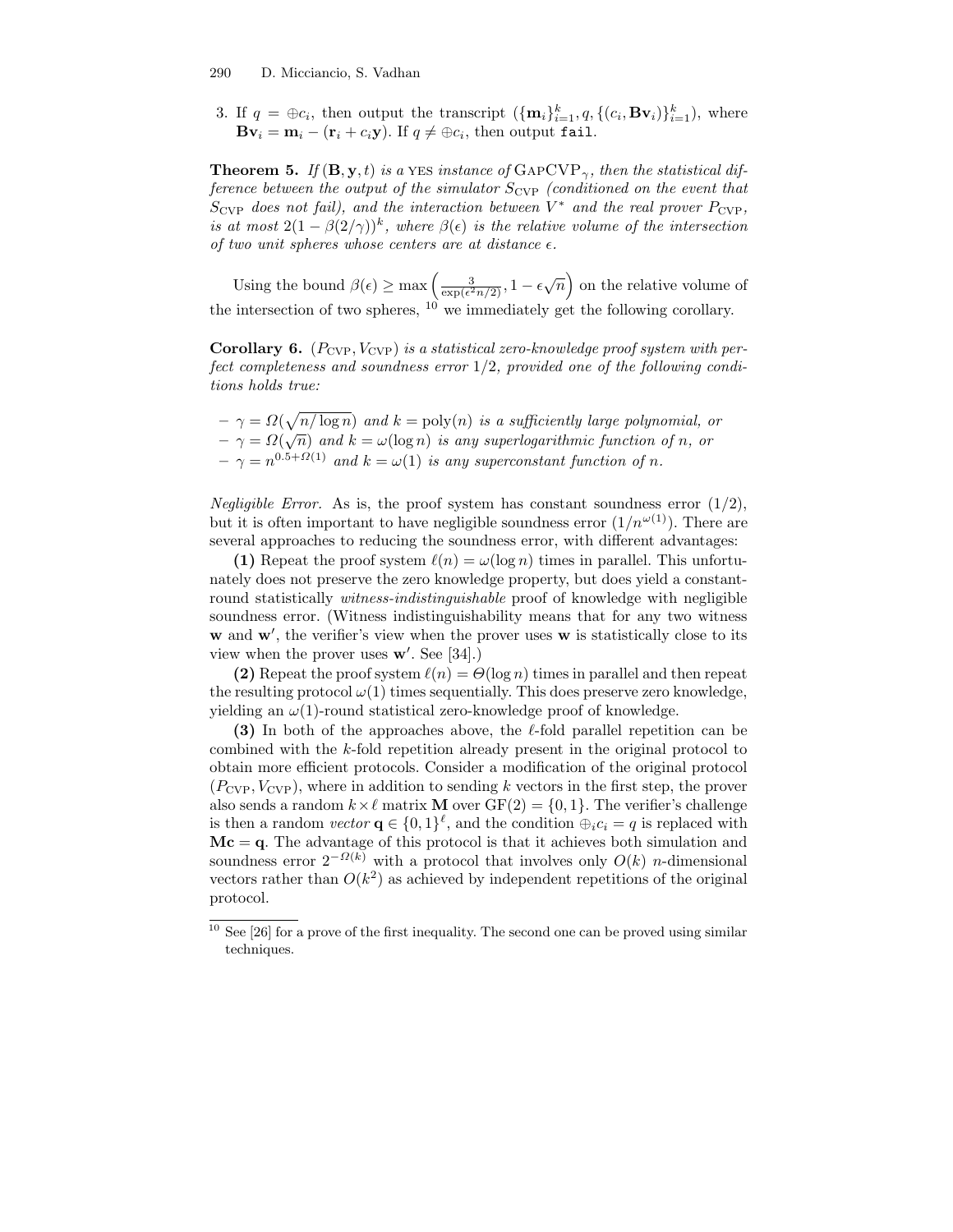# 4 The Shortest Vector Problem

In this section we describe a statistical zero knowledge proof system  $(P_{SVP}, V_{SVP})$ for  $GAPSVP_{\gamma}$ . The reasons we are interested in the SHORTEST VECTOR PROBlem are both theoretical (being SVP a different problem from CVP, it is interesting to know if it admits  $SZK$  proofs with efficient prover), and practical, as proofs of knowledge for SVP can be used in conjunction with the lattices of [19] to yield identification schemes with worst-case/average-case security guarantees. (See Section 5.) Intuitively, our proof system for GapSVP can be thought as a combination of the reduction from GAPSVP<sub> $\gamma$ </sub> to GAPCVP<sub> $\gamma$ </sub> of Goldreich, Micciancio, Safra and Seifert [37], followed by the invocation of the proof system for GapCVP described in the previous section. Things are not as simple because the reduction of [37] is not a Karp reduction, and in order to solve a shortest vector problem instance, it requires the solution of (polynomially) many closest vector problems. So, we combine all the GapCVP instances together using the Goldreich-Levin hardcore predicate [38]. This is just the intuition behind the proof system that we are going to describe. In fact, our proof system requires neither the explicit construction of many GapCVP instances, nor the complicated analysis of the Goldreich-Levin predicate. So, below we briefly describe the proof system without reference to those general tools. For a detailed description see the full version of this paper.

The basic idea is the same as the proof system for the closest vector problem, but this time instead of selecting points close to the origin or close to the target vector y, we consider balls centered around all lattice points of the form Bc, where  $c \in \{0,1\}^n$ , and reduce the points modulo 2**B**. The prover starts the interaction by sending points  $\mathbf{m}_i$  close to randomly chosen centers  $\mathbf{Bc}_i$ . For each such point, the prover also sends a binary vector  $s_i$ . If the lattice does not contain short vectors, then balls centered around different Bc are disjoint (even after reduction modulo 2B), and the first message sent by the prover uniquely determines a bit  $\sum_i \langle \mathbf{s}_i \rangle$ determines a bit  $\sum_i \langle \mathbf{s}_i, \mathbf{c}_i \rangle$  mod 2. Then the verifier asks the prover to show that  $\sum_i \langle \mathbf{s}_i, \mathbf{c}_i \rangle$  mod  $2 = q$ , where q is a random bit chosen by the verifier. If the prover can answer both questions, then there must be a message  $\mathbf{m}_i$  that is close to two different centers (modulo 2B), proving that the lattice contains short vectors.

# 5 Identification Schemes

An identification scheme is a protocol by which one party, Alice, can repeatedly prove her identity to other parties in such a way that these parties cannot later impersonate Alice. Following the now-standard paradigm of [28], ID schemes are immediately obtained from zero-knowledge proofs of knowledge. It should be remarked that the computational problems underlying our identification schemes are not likely to be  $NP$ -hard (cf. [26]). The same is true for most computational problems used in cryptography (e.g., factoring), so, in some sense, ours is as good a hardness assumption as any. However, factoring is a much more widely studied assumption than lattice problems, so our identification schemes should be used with caution. The discussion below concentrates on efficiency issues.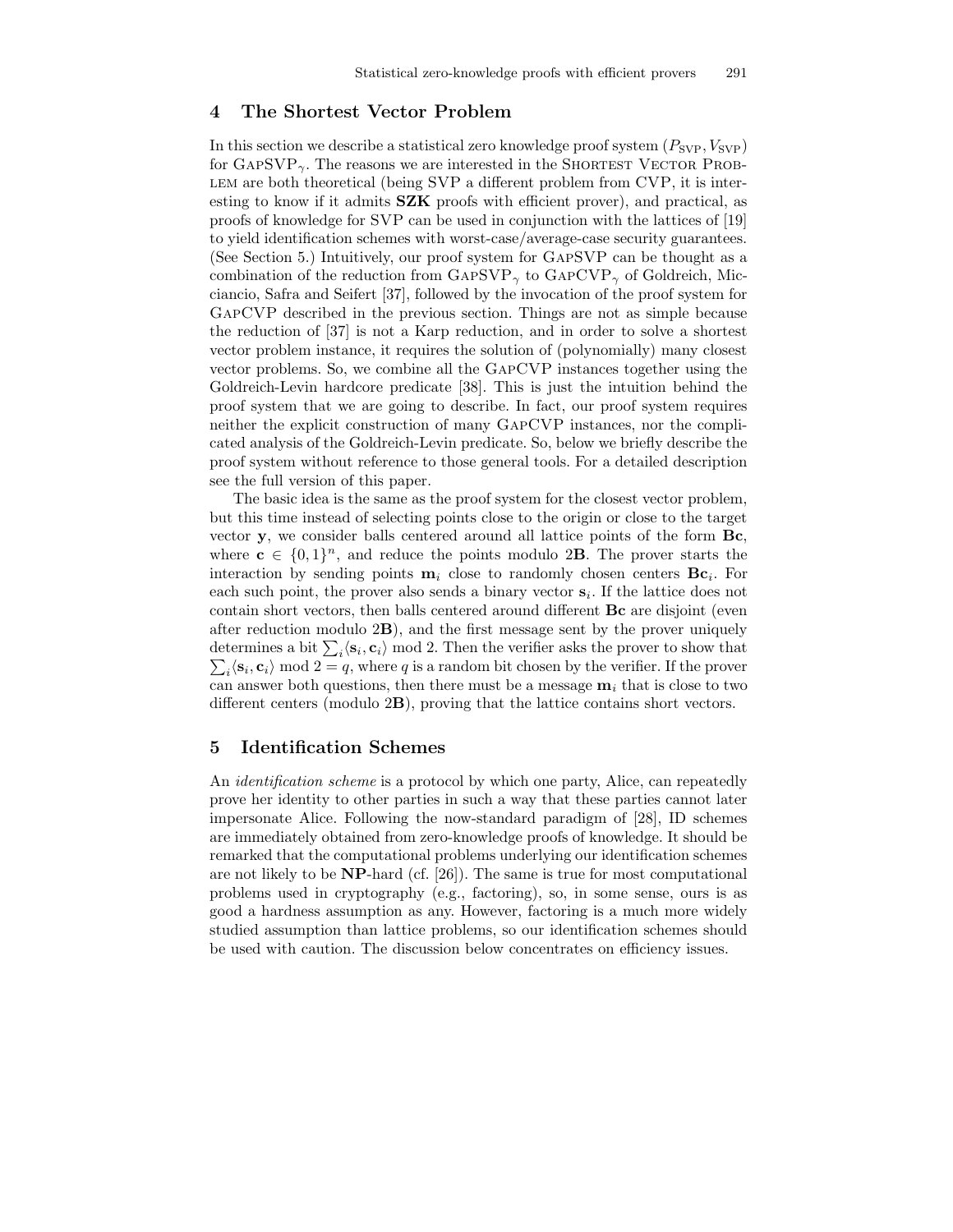The proofs of knowledge from Section 3, give rise to  $\omega(1)$ -round ID schemes, because witness-indistinguishability is not enough to guarantee the security. However, we can obtain a 3-round identification scheme as follows. First, we consider a new problem OR-GAPCVP<sub> $\gamma$ </sub> whose instances are *pairs*  $(x_1, x_2)$  of  $GAPCVP_{\gamma}$  instances, and whose YES instances are those for which at least one of the  $x_i$ 's is a YES instance of  $\text{GAPCVP}_{\gamma}$ . Using a technique from [32], we can convert our proof system into one for  $OR-GAPCVP_{\gamma}$ . Parallel repetition yields a constant-round statistically witness-indistinguishable proof of knowledge with negligible soundness error. For such 'OR' problems, witness indistinguishability implies "witness hiding," which suffices for the identification scheme [39] (cf., [34]). Details will be given in the full version of the paper.

We stress that, unlike all known cryptosystems based on lattice problems [24, 23], these identification schemes only require the generation of lattices in which the approximate CLOSEST VECTOR PROBLEM (resp. SHORTEST VECTOR PROB-LEM) is hard together with a close vector (resp. short vector). In particular, we do not need to generate an additional "short" basis, nor do we need "unique short vectors" or "hidden hyperplanes". In particular, this opens up more possibilities for using lattices with potential advantages both in terms of efficiency and security. As an example, for identification schemes based on SVP one can use the random class of lattices of [19, 22], which, for appropriate choice of the parameters, results in identification schemes that are at least as hard to break (on the average) as the worst case instance of approximating GapSVP in the worst case within factor  $\tilde{O}(n^4)$ , or approximating other lattice problems (shortest linearly independent vectors or covering radius) within factor  $\tilde{O}(n^3)$ . Alternatively, one can use lattices with special structure like the cyclic and quasi-cyclic lattices of [20], or the convolutional modular lattices of [25] (but possibly with different, more secure, values of the parameters, since we do not need to embed a decryption trapdoor), in which the basis has a more compact representation (almost linear in the security parameter, rather than the standard matrix representation, whose quadratic size has been a practical barrier for the use of lattice cryptosystems.) Another very interesting possibility for identification schemes based on our CVP proof system is to use lattices where CVP with preprocessing (CVPP) is hard. This is a variant of the standard CVP problem introduced in [40] and studied in [41, 42], where finding close lattice vectors is hard even if the lattice is fixed, and the only input is the target vector. This allows to use the same lattice B for all users, and hardwire the description of the lattice B in the key generation, identification and verification algorithms. When a new user wants to generate a key, he chooses a random short error vector **r** (the secret key) and computes  $y = r \mod B$  as its public key. The security of the scheme relies on the fact that approximating CVP in the lattice generated by B (for appropriately constructed, but fixed,  $\bf{B}$ ) is hard. The advantage is that both the secret and public keys are just a single vector which takes storage proportional to dimension of the lattice n (the security parameter),<sup>11</sup> rather than a matrix

 $11$  This is obvious for the secret short vector **r**. The public vector **y** can be much bigger because it contains large integer entries. Fortunately, as shown in [36], it is possible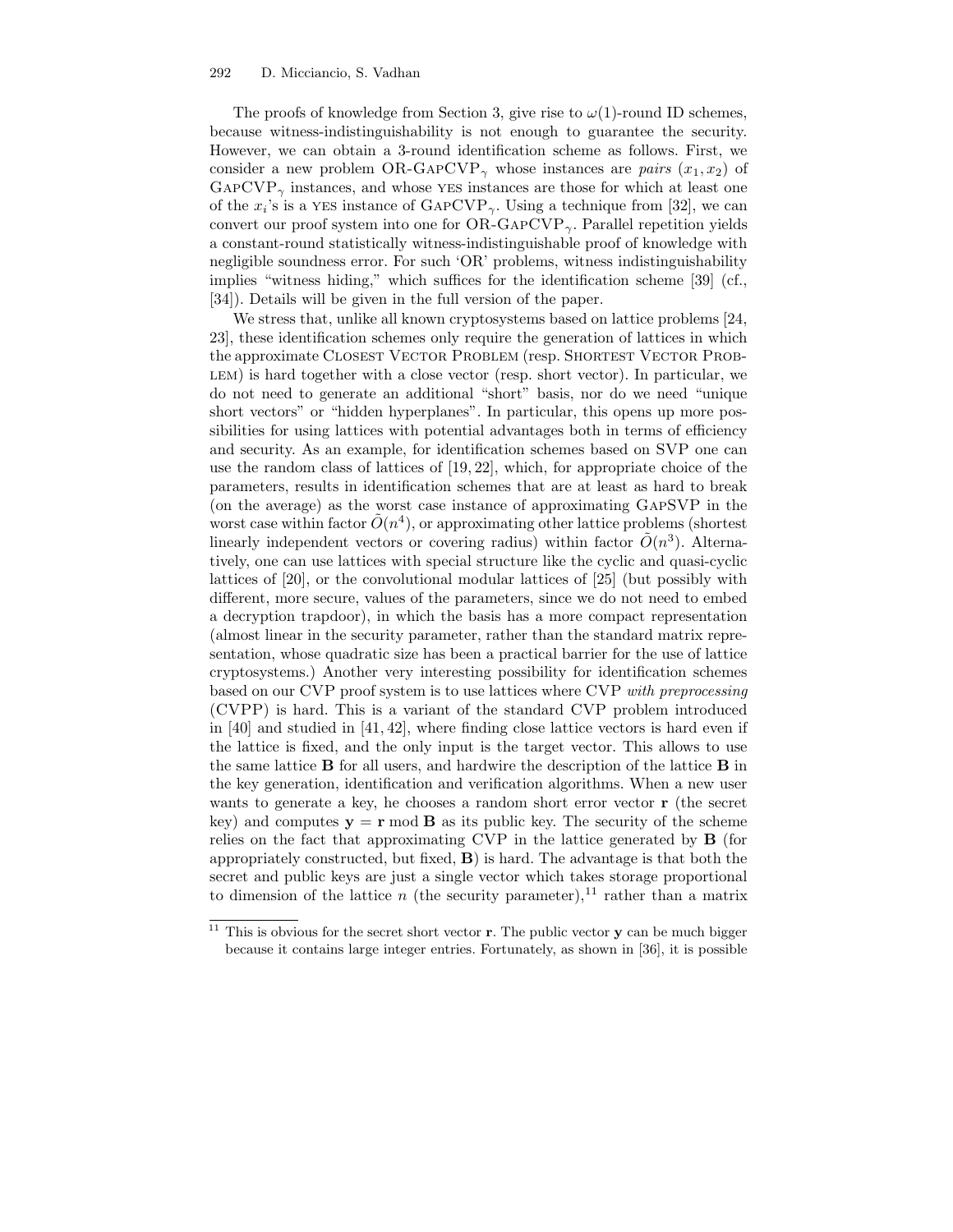(representing the lattice) which in general takes storage at least proportional to  $n<sup>2</sup>$ . There are still big gaps between our understanding of CVPP and its cryptographic applicability: the strongest inapproximability results known to date [42] only show that CVPP is hard to approximate within factors smaller than 3, while our system requires inapproximability within  $\sqrt{n}$ . More importantly, all known lower bounds [40–42] only establish the hardness in the worst-case (NPhardness), while for cryptographic applications one needs average-case hardness. Still, the possibility that further developments about the complexity of lattice problems might lead to practical and provably secure identification schemes with worst-case/average-case guarantees is very appealing. In this perspective, establishing a worst-case/average-case connection for CVPP along the lines of [19, 22] would be very interesting.

### 6 Statistical Difference

In this section, our focus will be the problem  $SD^{\alpha,\beta}$  for various values of  $0\leq$ a < β ≤ 1. Consider the **SZK**-complete problem  $SD^{1/2,1-\epsilon}$ , for  $1/\sqrt{2} > \epsilon > 0$ . Since we do not know if  $SZK \subseteq NP$ , we do not hope to give a proof system with efficient provers for this language. Instead we consider the limit problem  $SD^{1/2,1}$ obtained setting  $\epsilon = 0$ , i.e. deciding whether two distributions are statistically close or have disjoint supports. Unfortunately, this problem is not known to be complete for **SZK**. Note that  $SD^{1/2,1}$  is in NP, as coin tosses  $r_X$ ,  $r_Y$  for which the circuits produce identical samples (i.e.  $X(r_X) = Y(r_Y)$ ) are a witness that  $(X, Y)$  is a YES instance. We will prove that  $SD^{1/2,1}$  has a statistical zeroknowledge proof system with an efficient prover.

We now state a useful lemma that allows us to make the statistical difference exponentially small in YES instances of  $SD^{1/2,1}$ .

**Lemma 7 (XOR Lemma [8]).** Given probability distributions  $X_0, X_1$  and a parameter k, define probability distributions  $Y_c = (x_1, \ldots, x_k)$  (for  $c \in \{0,1\}$ ) obtained by uniformly choosing  $(b_1, \ldots, b_k) \leftarrow \{0, 1\}^k$  such that  $b_1 \oplus \cdots \oplus b_k = c$ , and then sampling each  $x_i \leftarrow X_{b_i}$  independently. Then  $\Delta(Y_0, Y_1) = \Delta(X_0, X_1)^k$ .

Thus, given an instance  $(X_0, X_1)$  of  $SD^{1/2,1}$ , this lemma shows how to construct circuits for a new pair of distributions  $(Y_0, Y_1)$  whose statistical difference is exponentially small if  $(X_0, X_1)$  is a YES instance, and whose supports are disjoint if  $(X_0, X_1)$  is a NO instance. We can use this to obtain simple statistical zero knowledge proof system for  $SD^{1/2,1}$ , mimicking the well-known proof systems for QUADRATIC RESIDUOSITY  $[1]$  and GRAPH ISOMORPHISM  $[4]$ : (1) First, the prover sends the verifier  $y \leftarrow Y_0$ , (2) and the verifier replies sending  $b \leftarrow \{0,1\}$  to the prover; (3) then the prover sends  $r \leftarrow \{s : Y_b(s) = y\}$  to the verifier, (4) and the verifier accepts if  $Y_b(r) = y$ . It can be verified that the above proof system has soundness error  $1/2$ , completeness error  $1/2^{k+1}$ , and is

to select the basis B in an optimally secure way that results also in reduced vectors y with small bit-size.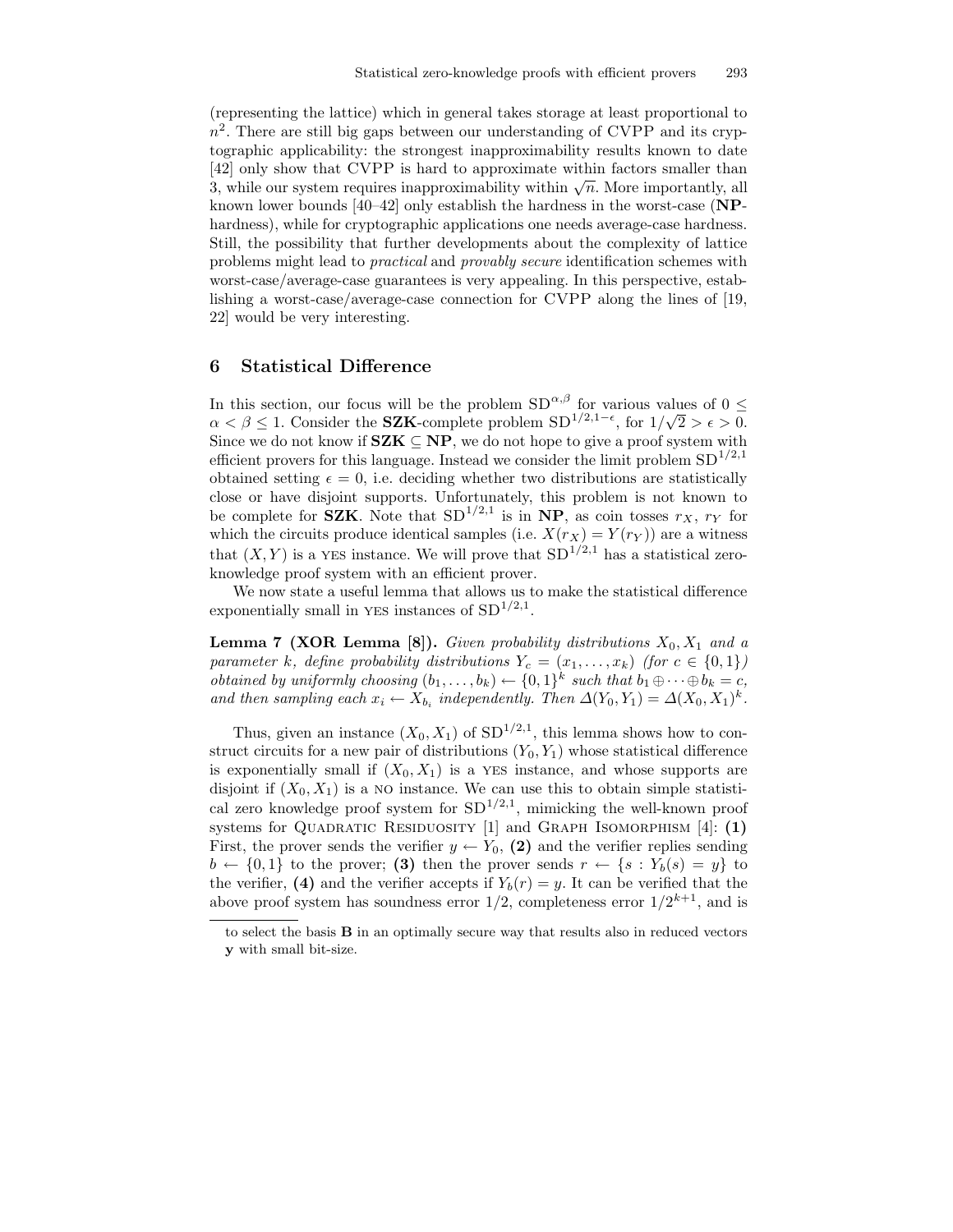statistical zero knowledge with simulator deviation  $1/2^{k+1}$  (cf., [27]). However, even though  $SD^{1/2,1} \in \mathbf{NP}$ , it does not appear that the prover strategy can be implemented in polynomial time given a witness. (If the verifier selects  $b = 0$ , the prover can respond with the coin tosses it used to generate  $y$ , but if the verifier selects  $b = 1$ , the prover must be able to find collisions between the circuits  $Y_0$ and  $Y_1$ , which may be infeasible.)

To obtain efficient provers for  $SD^{1/2,1}$  itself, we use the ideas of Itoh, Ohta, and Shizuya [29]. The key concept is that of problem dependent commitment. This is a commitment scheme where the sender and receiver get as auxiliary input an instance x of a promise problem  $\Pi$ . The operations performed by the protocol depend on the value of  $x$ , and the protocol has different security properties depending on whether x is a YES or a NO instance of  $\Pi$ . Typically, the protocol is required to be secret when  $x \in \Pi_{\text{YES}}$  and unambiguous when  $x \in \Pi_{\text{NO}}$ , or vice-versa. As usual, a problem dependent commitment is statistically secure if the secrecy and unambiguity properties hold in a statistical sense.

Itoh, Ohta, and Shizuya [29] considered only noninteractive problem-dependent commitment schemes in which both security properties are perfect. (Notice that any noninteractive statistically unambiguous commitment is necessarily perfectly unambiguous.) They proved that if a problem  $\Pi$  has a noninteractive problemdependent commitment scheme which is perfectly secret on yes instances and perfectly unambiguous on NO instances, then  $\Pi$  has a perfect zero-knowledge proof system with an efficient prover. We observe that this result can be generalized as follows

Theorem 8 (generalizing [29]). Suppose a promise problem Π is in NP, with  $\bf NP$  relation R, and that  $\Pi$  has a problem-dependent commitment scheme which is statistically secret on YES instances and statistically unambiguous on NO instances. Then  $\Pi$  has a statistical zero-knowledge proof system with an efficient prover (using any R-witness).

We apply the theorem to  $SD^{1/2,1}$ , by defining a problem dependent commitment for this problem as follows. On input  $(b, (X_0, X_1), 1^k)$ , the sender commits to b by sending the receiver  $y \leftarrow Y_b$ , where  $Y_b$  is obtained by applying the XOR Lemma (Lemma 7) to  $(X_0, X_1)$  with parameter k. In the reveal phase, the sender reveals  $b$  and the coin tosses used to generate  $y$ . The receiver checks that  $Y_b(r) = y$ . The reader can easily check that this commitment scheme is statistically secret on yes instances and perfectly unambiguous on no instances. Using Theorem 8, we get the following result.

**Theorem 9.** SD<sup>1/2,1</sup> has a statistical zero-knowledge proof system with an efficient prover.

### 6.1 Efficient provers for all of SZK?

As discussed in the introduction, part of our motivation in this work is the general question of whether every problem in  $SZK \cap NP$  has a statistical zeroknowledge proof system with an efficient prover. The following theorem suggests three possible approaches to solve this problem.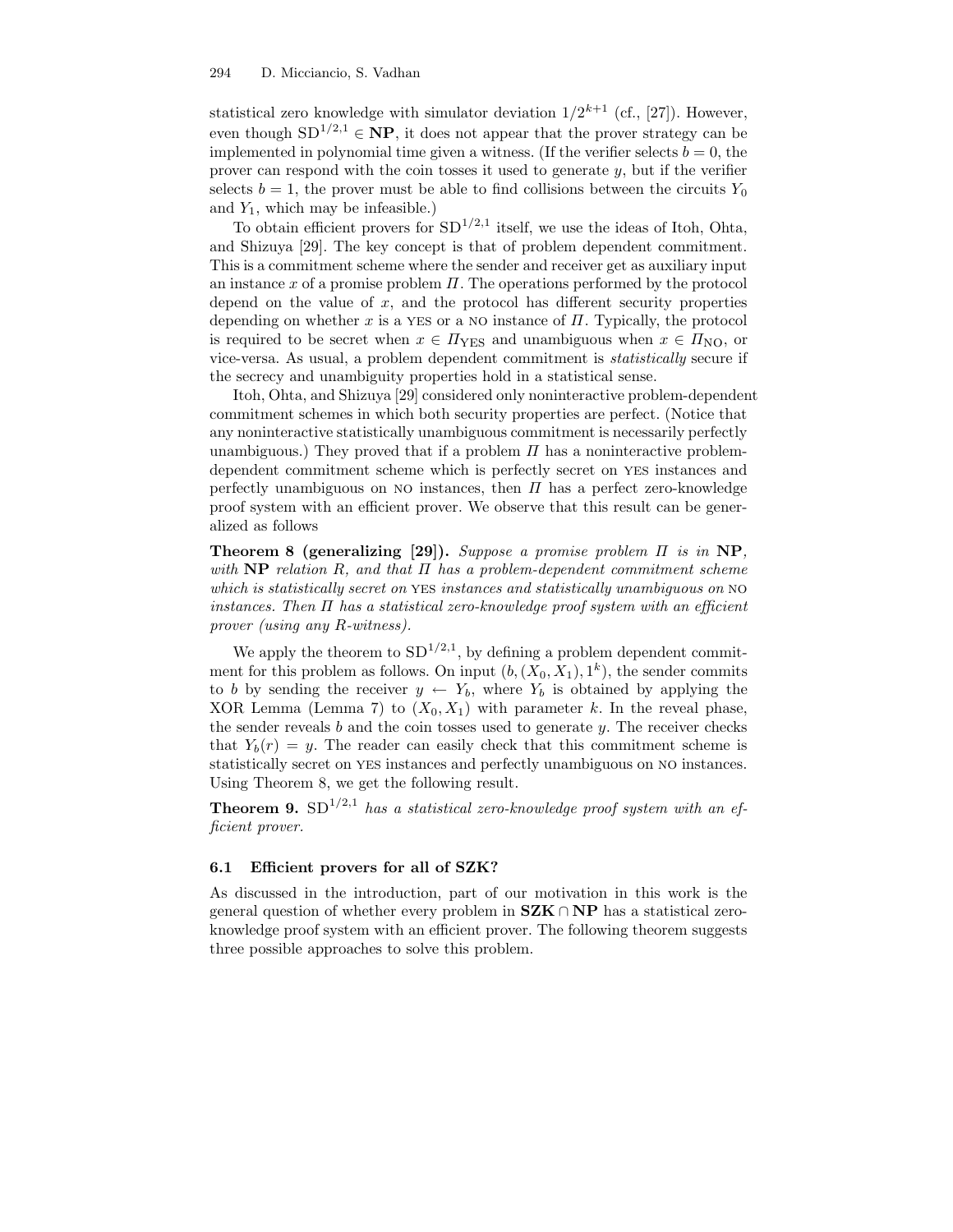**Theorem 10.** If any of the following conditions hold, every problem in  $SZK \cap$ NP has a statistical zero-knowledge proof with an efficient prover:

- 1.  $SD^{1/3,2/3}$  has a statistically secure problem-dependent commitment scheme.
- 2.  $SD^{1/3,2/3}$  reduces to  $SD^{1/2,1}$  via a randomized Karp reduction with one-sided error (even constant error).
- 3. Any NP problem that reduces to  $SD^{1/3,2/3}$ , also reduces to  $SD^{1/2,1}$ .

The first approach is proved using the closure of **SZK** under complementation, and using the fact that if a promise problem  $\Pi$  reduces (via a randomized Karp reduction with one-sided negligible error probability) to a promise problem  $\Gamma$ , and  $\Gamma$  has a problem-dependent commitment scheme, then  $\Pi$  also has a problem-dependent commitment scheme with the same security properties. The second approach is just a way to prove the first condition, using the fact that one-sided error in Karp reductions to  $SD^{1/2,1}$  can be made negligible. The last approach, essentially asks to prove that  $SD^{1/2,1}$  is complete for  $SZK \cap NP$ .

The proof systems described in this section differ in one important way from previous ones. All previous proof systems for variants of STATISTICAL DIFFER-ENCE e.g.  $[8, 9, 43]$ , used the input circuits as "black boxes." That is, the use of the circuits by the verifier and prover consisted solely of evaluating the circuits on various inputs, and never referred to the internal structure of the circuits. It is not difficult to show, using constructions like [11], that no protocol of this form can be a statistical zero-knowledge proof with an efficient prover for even  $SD<sup>0,1</sup>$  (if one-way functions exist). The proof system of Theorem 9 is not black box, however, and does make use of the internal workings of the circuits (due to the techniques of  $[29]$ , which in turn use  $[4]$ ). This suggests that this approach does indeed have potential to resolve questions that may have previously seemed intractable.

We conclude this section by showing yet another relationship between problemdependent commitment schemes and SZK. If we remove the assumption that problem  $\Pi$  is in NP from the hypothesis of Theorem 8, we can still conclude that  $\Pi$  has an **SZK** proof system, although not necessarily one with efficient prover.

**Proposition 11.** If a problem  $\Pi$  has a statistically secure problem-dependent commitment scheme, then  $\Pi \in \mathbf{SZK}$ .

### Acknowledgments

We are grateful to Oded Goldreich and Shafi Goldwasser for suggesting the problems on lattices. The second author thanks Danny Gutfreund, Moni Naor, and Avi Wigderson for discussions about SZK that influenced this work. We also thank Mihir Bellare for pointers to related work, and the anonymous reviewers and Minh Nguyen for helpful comments and corrections.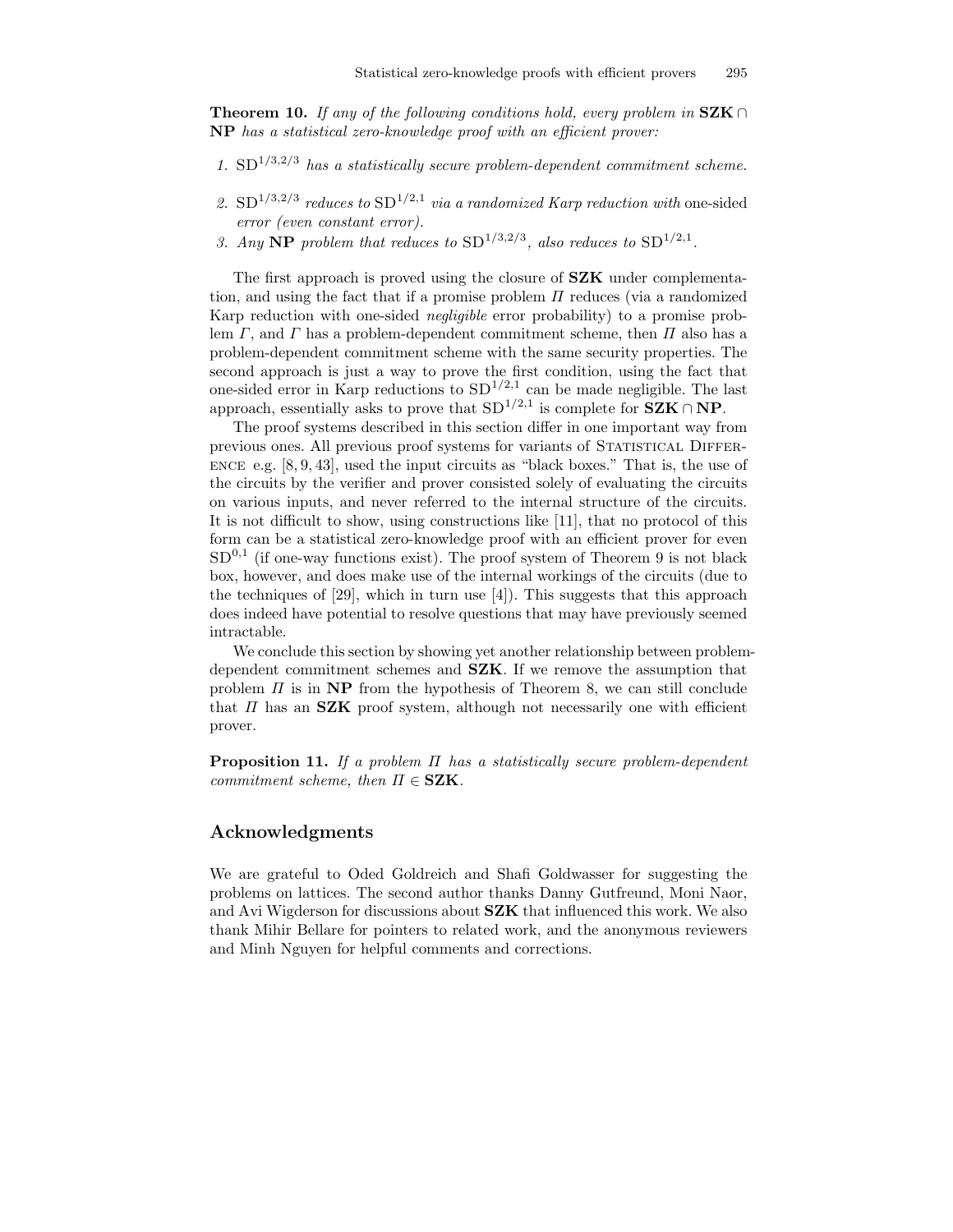# References

- 1. Goldwasser, S., Micali, S., Rackoff, C.: The knowledge complexity of interactive proof systems. SIAM J. Comput. 18 (1989) 186–208
- 2. Bellare, M., Petrank, E.: Making zero-knowledge provers efficient. In: 24th STOC. (1992) 711–722
- 3. Boyar, J., Friedl, K., Lund, C.: Practical Zero-Knowledge Proofs: Giving Hints and Using Deficiencies. J. Cryptology 4 (1991) 185–206
- 4. Goldreich, O., Micali, S., Wigderson, A.: Proofs that yield nothing but their validity or all languages in NP have zero-knowledge proof systems. J. ACM 38 (1991) 691– 729
- 5. Fortnow, L.: The complexity of perfect zero-knowledge. In: Advances in Computing Research. Volume 5. JAC Press (1989) 327–343
- 6. Aiello, W., Håstad, J.: Statistical zero-knowledge languages can be recognized in two rounds. J. Comput. System Sci. 42 (1991) 327–345
- 7. Okamoto, T.: On relationships between statistical zero-knowledge proofs. J. Comput. System Sci. 60 (2000) 47–108
- 8. Sahai, A., Vadhan, S.: A complete problem for statistical zero knowledge. J. ACM 50 (2003) 196–249
- 9. Goldreich, O., Vadhan, S.: Comparing entropies in statistical zero-knowledge with applications to the structure of SZK. In: 14th CCC. (1999) 54–73
- 10. Goldreich, O., Sahai, A., Vadhan, S.: Honest verifier statistical zero-knowledge equals general statistical zero-knowledge. In: 30th STOC. (1998) 399–408
- 11. Vadhan, S.P.: On transformations of interactive proofs that preserve the prover's complexity. In: 32nd STOC. (2000) 200–207
- 12. Arvind, V., Köbler, J.: On pseudorandomness and resource-bounded measure. Theoret. Comput. Sci. 255 (2001) 205–221
- 13. Klivans, A.R., van Melkebeek, D.: Graph nonisomorphism has subexponential size proofs unless the polynomial-time hierarchy collapses. SIAM J. Comput. 31 (2002) 1501–1526
- 14. Miltersen, P.B., Vinodchandran, N.V.: Derandomizing Arthur-Merlin games using hitting sets. In: 40th FOCS. (1999) 71–80
- 15. Arora, S., Babai, L., Stern, J., Sweedyk, Z.: The hardness of approximate optima in lattices, codes, and systems of linear equations. J. Comput. System Sci. 54 (1997) 317–331
- 16. Ajtai, M.: The shortest vector problem in L 2 is NP-hard for randomized reductions (extended abstract). In: 30th STOC. (1998) 10–19
- 17. Micciancio, D.: The shortest vector problem is NP-hard to approximate to within some constant. SIAM J. Comput. 30 (2001) 2008–2035
- 18. Dinur, I., Kindler, G., Raz, R., Safra, S.: An improved lower bound for approximating CVP. Combinatorica (To appear) Preliminary version in FOCS '98.
- 19. Ajtai, M.: Generating hard instances of lattice problems (extended abstract). In: 28th STOC. (1996) 99–108
- 20. Micciancio, D.: Generalized compact knapsaks, cyclic lattices, and efficient oneway functions from worst-case complexity assumptions (extended abstract). In: 43rd FOCS. (2002) 356–365
- 21. Goldreich, O., Goldwasser, S., Halevi, S.: Collision-free hashing from lattice problems. Technical Report TR96-056, ECCC (1996)
- 22. Micciancio, D.: Improved cryptographic hash functions with worst-case/averagecase connection (extended abstract). In: 34th STOC. (2002) 609–618